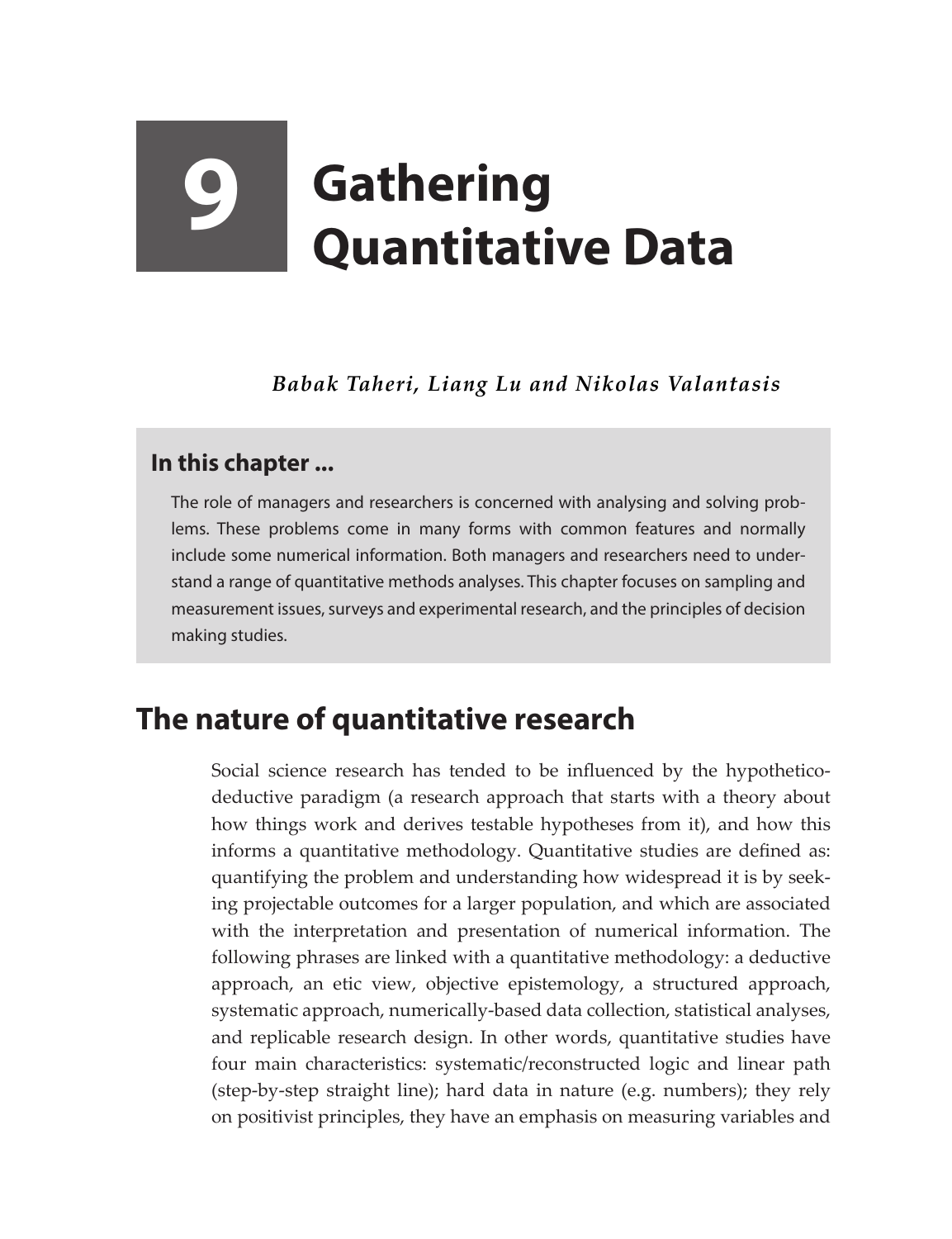testing hypotheses; finally, they usually verify or falsify a relationship or hypothesis which the researchers already have in mind.

# **Sampling and measurement**

### **Population, sample size and type of sampling**

Considerable efforts should be made to ensure that the sample obtained is representative of the population under investigation (i.e. 'the generalizability issue'). A population is normally a collection of all the concerned units that researchers would like to study within a particular problem space. It is vital to define a research population clearly before beginning to collect our sample. Normally, it is impossible to survey all members of a given group. Therefore, researchers use two broad types of sampling techniques: probability/random and non-probability/non-random. Probability sampling is a way of achieving samples that are representative of the whole population and involve random selection. Non-probability sampling involves a specifically chosen sample based on particular characteristics or similar differentiating feature relevant to the study, therefore it cannot be determined whether the results of the study are representative of the entire population. There are two main assumptions for probability sampling (Walter, 2013). First, the sample frame, which is a list of the population of interest from which we choose the individuals for inclusion in our study. For example, in order to survey university students studying in the city of Glasgow, we need a list of all university students in Glasgow, however such a list could be hard to come by because there are many different types of people who could be defined as a 'student' and Glasgow is a city which has four large universities, as well as a range of students studying on-line or via distance learning with universities located elsewhere. The second assumption is that researchers are able to randomly select features from their sampling frame in relation to a mathematical justification in probability sampling including sample statistics, population parameters and the degree of sampling error. Table 9.1 shows a summary of probability and non-probability sampling.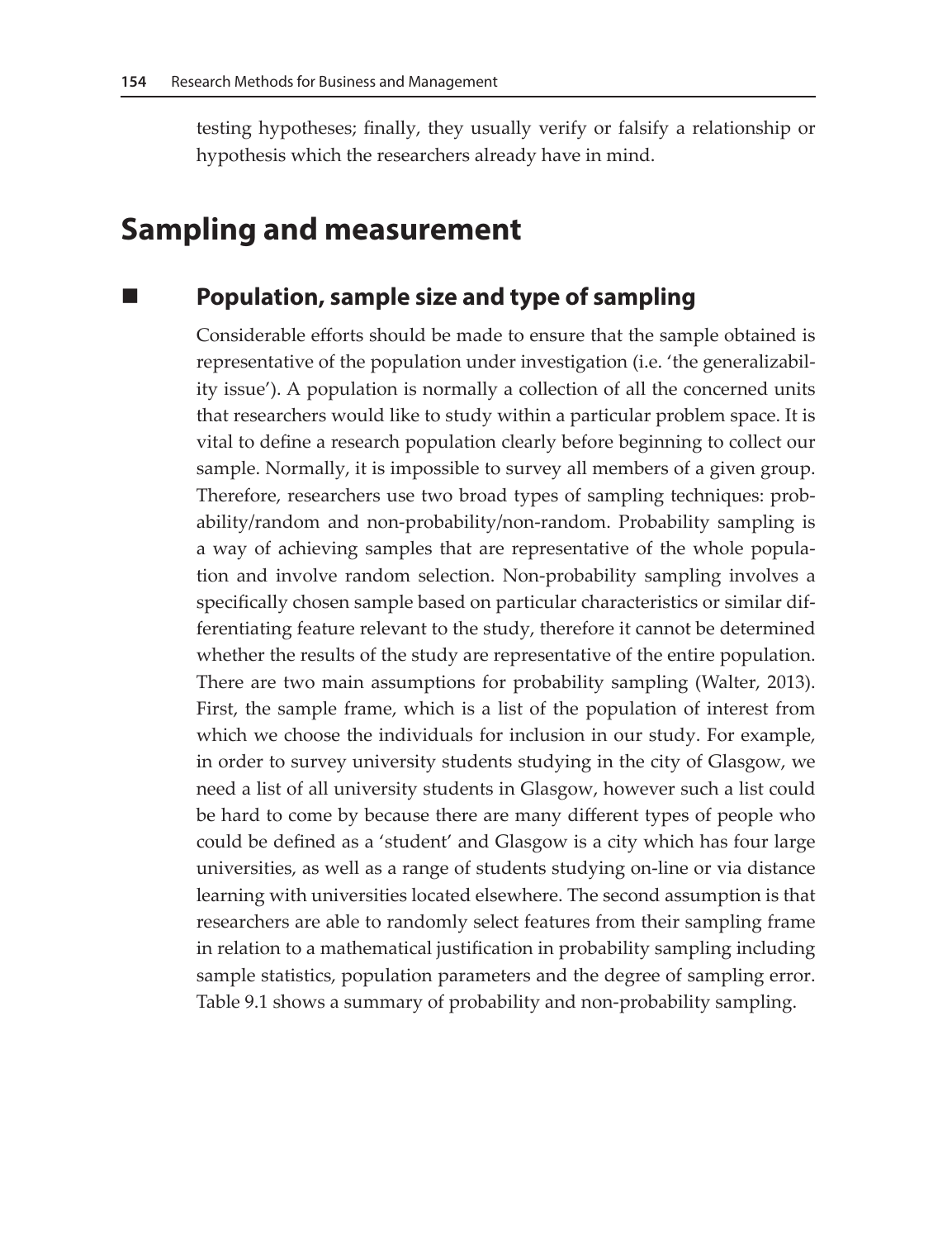| Sampling<br>sub-groups      | <b>Description</b>                                                                                                                                                                                                                                                                                                                        |
|-----------------------------|-------------------------------------------------------------------------------------------------------------------------------------------------------------------------------------------------------------------------------------------------------------------------------------------------------------------------------------------|
| <b>Probability sampling</b> |                                                                                                                                                                                                                                                                                                                                           |
| Simple random               | Every unit has an equal chance of being selected; it requires a good<br>sampling frame; the population is geographically concentrated                                                                                                                                                                                                     |
| Systematic                  | It is similar to simple random sampling except that it is simpler; researcher<br>should consider periodicity of sampling frame; the selection of one unit is<br>dependent on the previous unit                                                                                                                                            |
| Stratified<br>random        | The population is divided into strata, and these strata make up the final<br>sample in the study; it is mainly based on homogeneous subgroups, e.g.<br>gender and age                                                                                                                                                                     |
| Multistage<br>cluster       | It involves several different samples; researcher mainly wants to study<br>clusters in geographical areas                                                                                                                                                                                                                                 |
| Non-probability sampling    |                                                                                                                                                                                                                                                                                                                                           |
| Convenience                 | Accidental, haphazard, chunk and grab sampling; selection of participants<br>for a study is based on their proximity to the scholar                                                                                                                                                                                                       |
| Purposive                   | Researcher makes decision about who/what study units will be involved in<br>the research                                                                                                                                                                                                                                                  |
| Snowball                    | Researcher does not know about formal/informal network connection<br>at the start of study, but when he/she begins the research process by<br>identifying someone who meets the criteria for involvement in the study,<br>this person acts as the link to the next participant through their own<br>network, hence the sample 'snowballs' |
| Expert                      | Researcher identifies some people as expert with demonstrable<br>experience in some particular area                                                                                                                                                                                                                                       |
| Quota                       | Researcher specifies the minimum number of sampled units he/she<br>wants in each category; researchers give organised quotas in terms of<br>characteristics in order to find out the distribution of the variable in the<br>population; e.g. street sampling                                                                              |

#### **Table 9.1:** Types of sampling

No sample is likely to produce results that accurately represent the entire population, as is easily seen by the inaccuracy of opinion polls during elections. Debatably, it is always possible to pick, strictly by chance, a group whose members happen to be different in some attribute from the population as a whole (i.e. the sampling error). This brings attention to the systematic bias (i.e. extraneous sampling factors) which affects survey